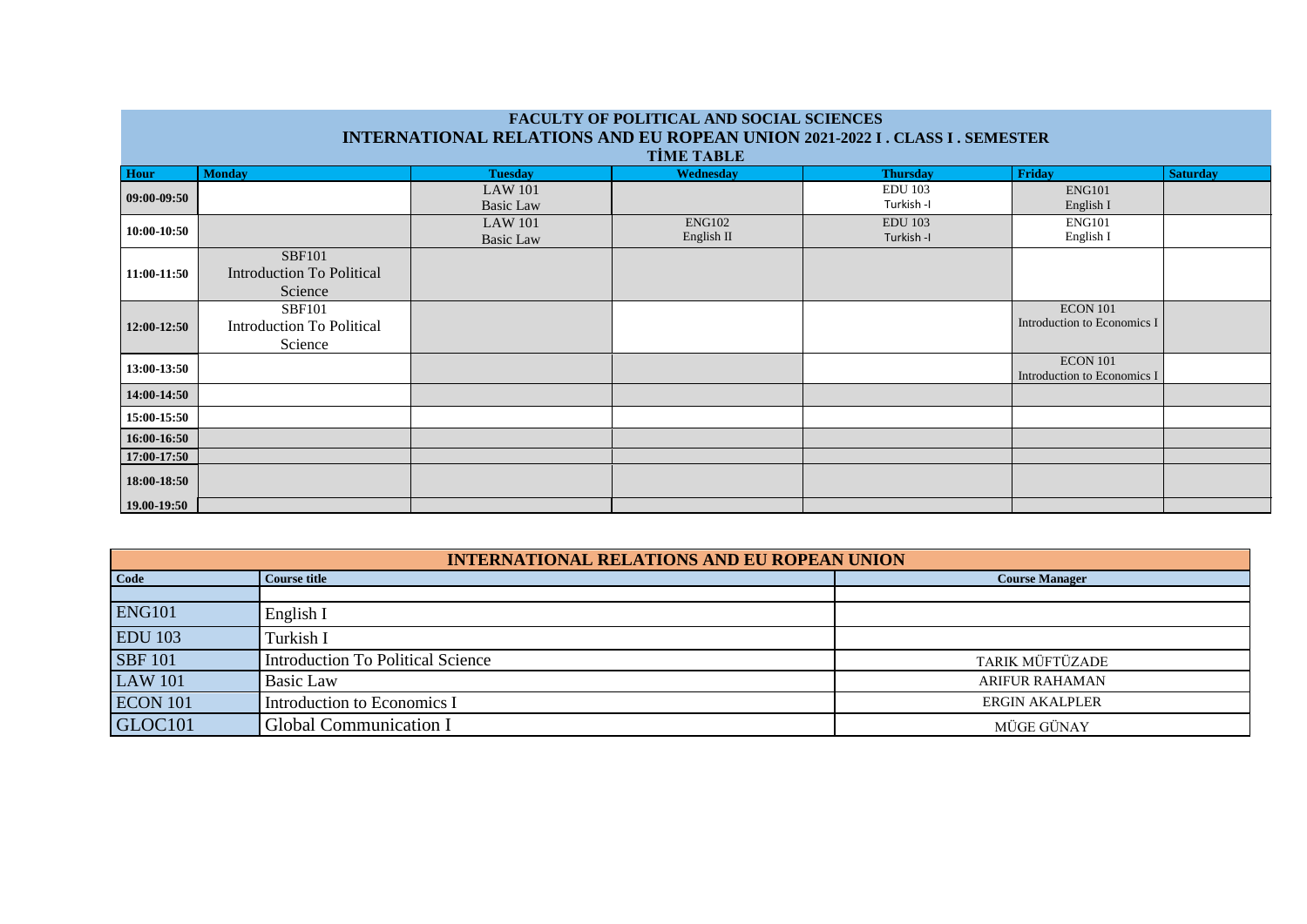| <b>FACULTY OF POLITICAL AND SOCIAL SCIENCES</b> |                                    |                 |                                               |                                                                                      |               |                 |
|-------------------------------------------------|------------------------------------|-----------------|-----------------------------------------------|--------------------------------------------------------------------------------------|---------------|-----------------|
|                                                 |                                    |                 |                                               | <b>INTERNATIONAL RELATIONS AND EU ROPEAN UNION 2021-2022 II . CLASS I . SEMESTER</b> |               |                 |
|                                                 | <b>TIME TABLE</b>                  |                 |                                               |                                                                                      |               |                 |
| Hour                                            | <b>Monday</b>                      | <b>Tuesday</b>  | Wednesday                                     | <b>Thursday</b>                                                                      | <b>Friday</b> | <b>Saturday</b> |
| $09:00-09:50$                                   | <b>IREI 207</b>                    | <b>IREI201</b>  |                                               | <b>IREI 203</b>                                                                      |               |                 |
|                                                 | History of Political Thought       | Research Design |                                               | Politics and Society                                                                 |               |                 |
|                                                 | <b>IREI 207</b>                    | <b>IREI201</b>  |                                               | <b>IREI 203</b>                                                                      |               |                 |
| 10:00-10:50                                     | History of Political Thought       | Research Design |                                               | Politics and Society                                                                 |               |                 |
| 11:00-11:50                                     | <b>IREI 205</b>                    |                 |                                               |                                                                                      |               |                 |
|                                                 | <b>International Organizations</b> |                 |                                               |                                                                                      |               |                 |
| 12:00-12:50                                     | <b>IREI 205</b>                    |                 |                                               |                                                                                      |               |                 |
|                                                 | <b>International Organizations</b> |                 |                                               |                                                                                      |               |                 |
| 13:00-13:50                                     |                                    |                 |                                               |                                                                                      |               |                 |
| 14:00-14:50                                     |                                    |                 |                                               |                                                                                      |               |                 |
| 15:00-15:50                                     |                                    |                 |                                               |                                                                                      |               |                 |
| 16:00-16:50                                     |                                    |                 |                                               |                                                                                      |               |                 |
| 17:00-17:50                                     |                                    |                 |                                               |                                                                                      |               |                 |
| 18:00-18:50                                     |                                    |                 |                                               |                                                                                      |               |                 |
| 19.00-19:50                                     |                                    |                 | MGMT203<br>Introduction to Business Science I |                                                                                      |               |                 |
| 20:00-20:50                                     |                                    |                 | MGMT203<br>Introduction to Business Science I |                                                                                      |               |                 |

| <b>INTERNATIONAL RELATIONS AND EU ROPEAN UNION</b> |                                     |                       |
|----------------------------------------------------|-------------------------------------|-----------------------|
| Code                                               | Course title                        | <b>Course Manager</b> |
|                                                    |                                     |                       |
| <b>IREI201</b>                                     | Research Design                     | TARIK MÜFTÜZADE       |
| <b>IREI 203</b>                                    | Politics and Society                | MURAT SARIGÖZMEN      |
| <b>IREI 205</b>                                    | International Organizations         | MURAT SARIGÖZMEN      |
| <b>IREI 207</b>                                    | <b>History of Political Thought</b> | MURAT SARIGÖZMEN      |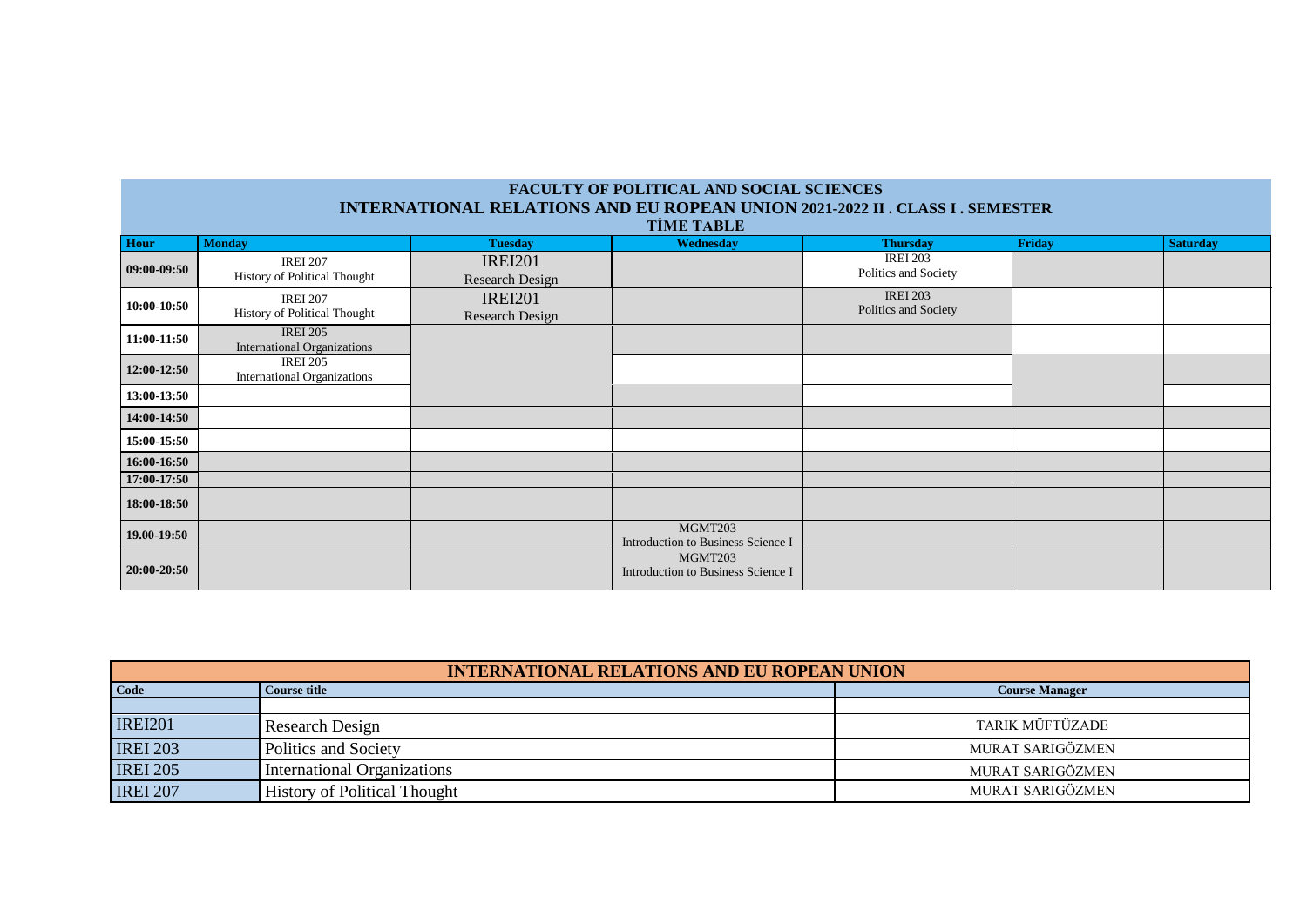| MGMT203 | Science<br>-Intr<br><b>Business</b><br>roduction to | IM DINLER<br>$\sim$<br>,,,, |
|---------|-----------------------------------------------------|-----------------------------|
|         |                                                     |                             |

| <b>FACULTY OF POLITICAL AND SOCIAL SCIENCES</b> |                                                           |                |                   |                                                                                        |        |                 |
|-------------------------------------------------|-----------------------------------------------------------|----------------|-------------------|----------------------------------------------------------------------------------------|--------|-----------------|
|                                                 |                                                           |                |                   | <b>INTERNATIONAL RELATIONS AND EU ROPEAN UNION 2021-2022 III . CLASS II . SEMESTER</b> |        |                 |
|                                                 |                                                           |                | <b>TİME TABLE</b> |                                                                                        |        |                 |
| Hour                                            | <b>Monday</b>                                             | <b>Tuesday</b> | Wednesday         | <b>Thursday</b>                                                                        | Friday | <b>Saturday</b> |
| $09:00-09:50$                                   | <b>IREI 304</b><br>EU Law and Politics                    |                |                   | <b>IREI 308</b><br>Labor and Social Security Law                                       |        |                 |
| 10:00-10:50                                     | <b>IREI 403</b><br>Turkey-EU Relations                    |                |                   | <b>IREI 308</b><br>Labor and Social Security Law                                       |        |                 |
| 11:00-11:50                                     |                                                           |                |                   | SBF 306<br>Turkish Foreign Policy II                                                   |        |                 |
| 12:00-12:50                                     |                                                           |                |                   | <b>SBF 306</b><br>Turkish Foreign Policy II                                            |        |                 |
| 13:00-13:50                                     |                                                           |                |                   |                                                                                        |        |                 |
| 14:00-14:50                                     | <b>IREI 302</b><br><b>International Political Economy</b> |                |                   |                                                                                        |        |                 |
| 15:00-15:50                                     | <b>IREI 302</b><br><b>International Political Economy</b> |                |                   |                                                                                        |        |                 |
| 16:00-16:50                                     |                                                           |                |                   |                                                                                        |        |                 |
| 17:00-17:50                                     |                                                           |                |                   | MGMT306<br>Developing Managementskills                                                 |        |                 |
| 18:00-18:50                                     |                                                           |                |                   | MGMT306<br>Developing Managementskills                                                 |        |                 |
| 19.00-19:50                                     |                                                           |                |                   |                                                                                        |        |                 |
| 20:00-20:50                                     |                                                           |                |                   |                                                                                        |        |                 |

| <b>INTERNATIONAL RELATIONS AND EU ROPEAN UNION</b> |                                   |                       |
|----------------------------------------------------|-----------------------------------|-----------------------|
| <b>Code</b>                                        | <b>Course title</b>               | <b>Course Manager</b> |
|                                                    |                                   |                       |
| <b>IREI 302</b>                                    | International Political Economics | MURAT SARIGÖZMEN      |
| <b>IREI 304</b>                                    | <b>EU Law and Politics</b>        | TARIK MÜFTÜZADE       |
| <b>SBF 306</b>                                     | Turkish Foreign Policy II         | MURAT SARIGÖZMEN      |
| <b>IREI 308</b>                                    | Labor and Social Security Law     | MURAT SARIGÖZMEN      |
| <b>MGMT 306</b>                                    | Developing Management Skills      | <b>ASIM DİNLER</b>    |